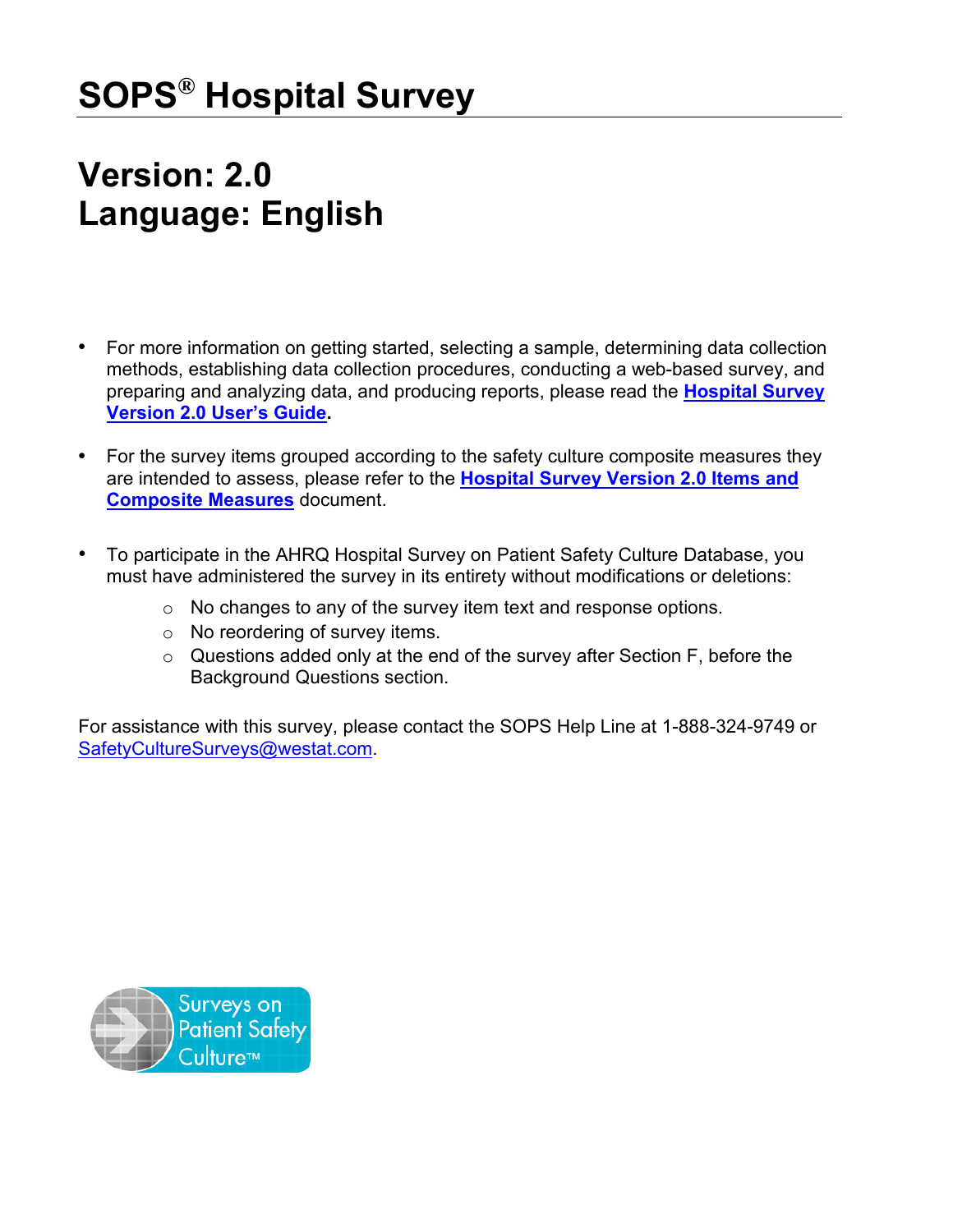## **Hospital Survey on Patient Safety (Version 2.0)**

## **Instructions**

**This survey asks for your opinions about patient safety issues, medical error, and event reporting in your hospital and will take about 10-15 minutes to complete. If a question does not apply to you or your hospital or you don't know the answer, please select "Does Not Apply or Don't Know."**

- *"Patient safety" is defined as the avoidance and prevention of patient injuries or adverse events resulting from the processes of healthcare delivery.*
- *A "patient safety event" is defined as any type of healthcare-related error, mistake, or incident, regardless of whether or not it results in patient harm.*

## **Your Staff Position**

#### **1. What is your position in this hospital?**

#### **Select ONE answer.**

#### **Nursing**

- □1 Advanced Practice Nurse (NP, CRNA, CNS, CNM)
- □2 Licensed Vocational Nurse (LVN), Licensed Practical Nurse (LPN)
- $\square$ 3 Patient Care Aide, Hospital Aide, Nursing Assistant
- $\Box$ 4 Registered Nurse (RN)

#### **Medical**

- $\square$ <sub>5</sub> Physician Assistant
- $\Box$ 6 Resident, Intern
- $\square$ 7 Physician, Attending, Hospitalist

#### **Other Clinical Position**

- $\square$ 8 Dietitian
- □9 Pharmacist, Pharmacy Technician
- 10 Physical, Occupational, or Speech Therapist
- $\Box$ 11 Psychologist
- $\Box$ 12 Respiratory Therapist
- $\Box$ <sub>13</sub> Social Worker
- 14 Technologist, Technician (e.g., EKG, Lab, Radiology)

#### **Supervisor, Manager, Clinical Leader, Senior Leader**

- 15 Supervisor, Manager, Department Manager, Clinical Leader, Administrator, Director
- □16 Senior Leader, Executive, C-Suite

#### **Support**

- $\Box$ 17 Facilities
- □18 Food Services
- $\Box$ 19 Housekeeping, Environmental Services
- 20 Information Technology, Health Information Services, Clinical Informatics
- $\square$ <sub>21</sub> Security
- $\Box$ 22 Transporter
- 23 Unit Clerk, Secretary, Receptionist, Office **Staff**

#### **Other**

 $\square$ 24 Other, please specify: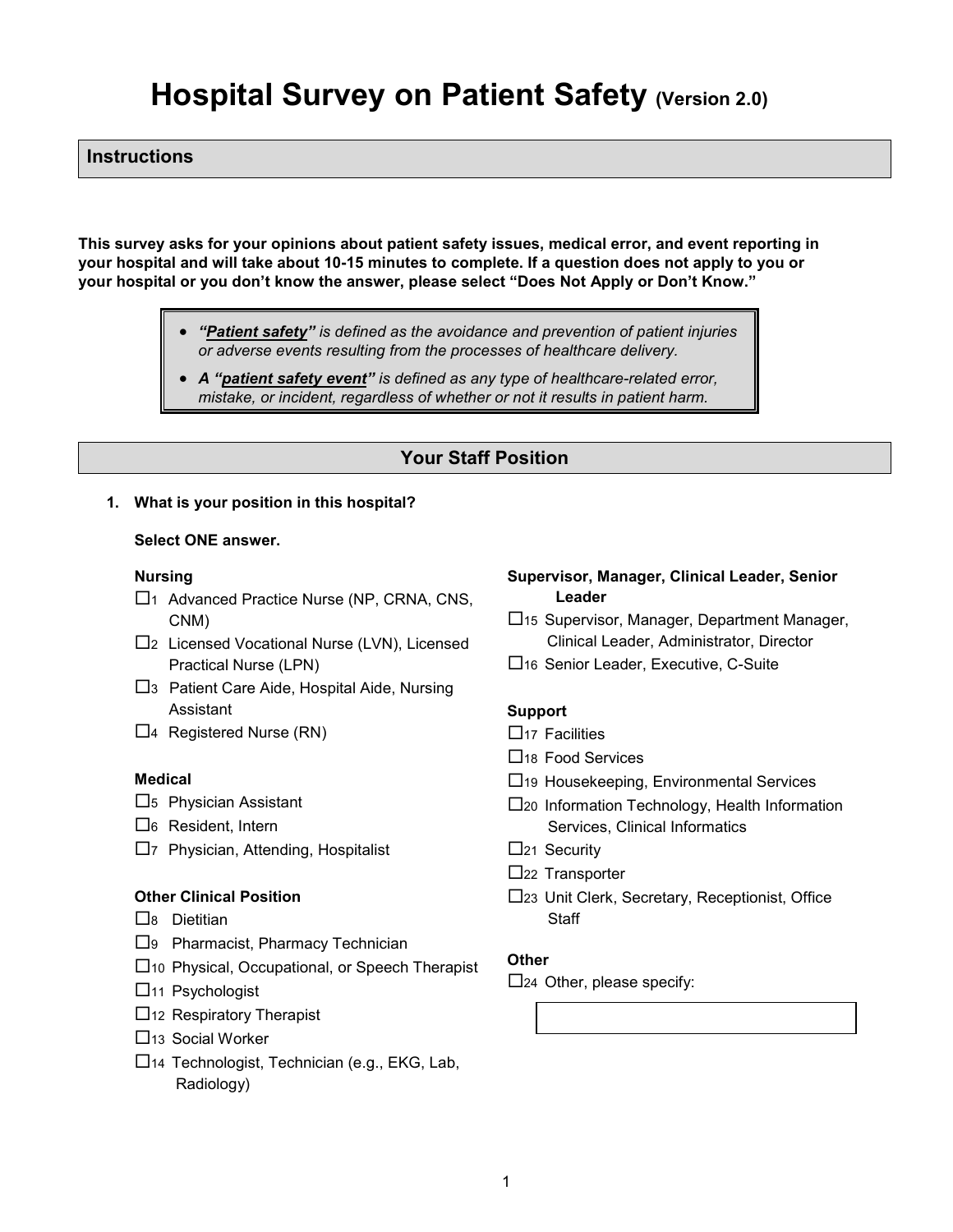## **Your Unit/Work Area**

**2. Think of your "unit" as the work area, department, or clinical area of the hospital where you spend**  *most* **of your work time. What is your primary unit or work area in this hospital?** 

#### **Select ONE answer.**

#### **Multiple Units, No specific unit**

 $\square$ 1 Many different hospital units, No specific unit

#### **Medical/Surgical Units**

- □2 Combined Medical/Surgical Unit
- 3 Medical Unit (Non-Surgical)
- □4 Surgical Unit

#### **Patient Care Units**

- $\square$ 5 Cardiology
- □6 Emergency Department, Observation, Short Stay
- □7 Gastroenterology
- $\square$ 8 ICU (all adult types)
- □9 Labor & Delivery, Obstetrics & Gynecology
- □10 Oncology, Hematology
- □11 Pediatrics (including NICU, PICU)
- □12 Psychiatry, Behavioral Health
- 13 Pulmonology
- 14 Rehabilitation, Physical Medicine
- □15 Telemetry

#### **Surgical Services**

- □16 Anesthesiology □17 Endoscopy, Colonoscopy
- □18 Pre Op, Operating Room/Suite, PACU/Post Op, Peri Op

#### **Clinical Services**

- □19 Pathology, Lab
- □20 Pharmacy
- 21 Radiology, Imaging
- □22 Respiratory Therapy
- □23 Social Services, Case Management, Discharge Planning

#### **Administration/Management**

- $\square$ 24 Administration, Management
- 25 Financial Services, Billing
- 26 Human Resources, Training
- □27 Information Technology, Health Information Management, Clinical **Informatics**
- □28 Quality, Risk Management, Patient Safety

#### **Support Services**

- 29 Admitting/Registration
- 30 Food Services, Dietary
- □31 Housekeeping, Environmental Services, **Facilities**
- □32 Security Services
- □33 Transport

#### **Other**

 $\square$ 34 Other, please specify:

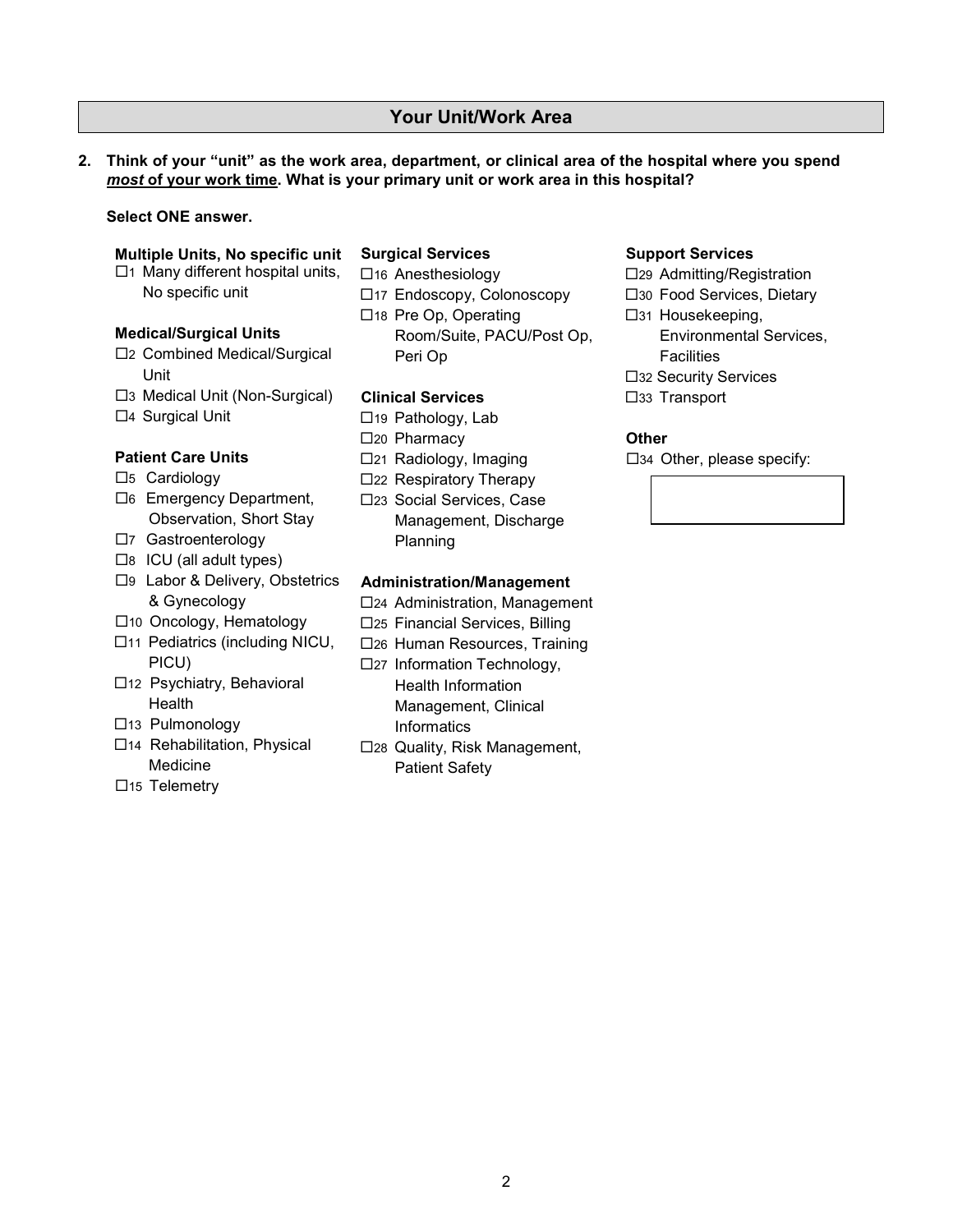## **SECTION A: Your Unit/Work Area**

## **How much do you agree or disagree with the following statements about your unit/work area?**

|    | Think about your unit/work area:                                                                 | <b>Strongly</b><br><b>Disagree</b> | <b>Disagree</b>     | <b>Neither</b><br>Agree nor<br><b>Disagree</b> | Agree<br>▼ | <b>Strongly</b><br>Agree<br>▼       | <b>Does Not</b><br>Apply or<br>Don't<br>Know<br>▼ |
|----|--------------------------------------------------------------------------------------------------|------------------------------------|---------------------|------------------------------------------------|------------|-------------------------------------|---------------------------------------------------|
|    | 1. In this unit, we work together as an effective                                                | $\Box_1$                           | $\Box_2$            | $\Box_3$                                       | $\Box_4$   | $\square_5$                         | $\Box$ <sub>9</sub>                               |
|    | 2. In this unit, we have enough staff to handle                                                  | $\Box_1$                           | $\Box_2$            | $\Box$ <sub>3</sub>                            | $\Box_4$   | $\Box$ <sub>5</sub>                 | $\Box$ <sub>9</sub>                               |
| 3. | Staff in this unit work longer hours than is best                                                | $\Box_1$                           | $\Box$ <sub>2</sub> | $\Box_3$                                       | $\Box_4$   | $\Box$ <sub>5</sub>                 | $\Box$ 9                                          |
| 4. | This unit regularly reviews work processes to<br>determine if changes are needed to improve      | $\Box_1$                           | $\Box_2$            | $\square_3$                                    | $\Box_4$   | $\Box$ <sub>5</sub>                 | $\Box$ 9                                          |
| 5. | This unit relies too much on temporary, float,                                                   | $\Box_1$                           | $\Box_2$            | $\Box_3$                                       | $\Box_4$   | $\Box$ <sub>5</sub>                 | $\Box$ 9                                          |
| 6. | In this unit, staff feel like their mistakes are                                                 | $\Box_1$                           | $\Box_2$            | $\square_3$                                    | $\Box_4$   | $\Box$ <sub>5</sub>                 | $\Box$ 9                                          |
| 7. | When an event is reported in this unit, it feels<br>like the person is being written up, not the | $\Box$ 1                           | $\Box$ 2            | $\square_3$                                    | $\Box$ 4   | $\square_5$                         | $\Box$ 9                                          |
|    | 8. During busy times, staff in this unit help each                                               | $\Box_1$                           | $\Box$ <sub>2</sub> | $\square_3$                                    | $\Box$ 4   | $\square_5$                         | $\Box$ 9                                          |
| 9. | There is a problem with disrespectful behavior<br>by those working in this unit                  | $\Box_1$                           | $\Box$ <sub>2</sub> | $\square_3$                                    | $\Box_4$   | $\square_5$                         | $\Box$ 9                                          |
|    | 10. When staff make errors, this unit focuses on<br>learning rather than blaming individuals     | $\Box_1$                           | $\Box_2$            | $\Box_3$                                       | $\Box_4$   | $\Box$ <sub>5</sub>                 | $\square$ <sub>9</sub>                            |
|    | 11. The work pace in this unit is so rushed that it<br>negatively affects patient safety         | ┙1                                 | $\Box_2$            | $\Box_3$                                       | 4          | $\mathsf{\underline{\mathsf{J}}}_5$ | $\bigsqcup$ 9                                     |
|    | 12. In this unit, changes to improve patient safety<br>are evaluated to see how well they worked | $\Box_1$                           | $\Box$ <sub>2</sub> | $\bigsqcup_3$                                  | $\Box_4$   | $\Box_5$                            | $\bigsqcup$ 9                                     |
|    | 13. In this unit, there is a lack of support for staff<br>involved in patient safety errors      | $\Box_1$                           | $\sqcup_2$          | $\Box_3$                                       | $\Box$ 4   | $\bigsqcup_5$                       | ∐9                                                |
|    | 14. This unit lets the same patient safety<br>problems keep happening                            | $\Box$ 1                           | $\sqcup_2$          | $\Box$ <sub>3</sub>                            | $\Box$ 4   | $\Box$                              | 9∟                                                |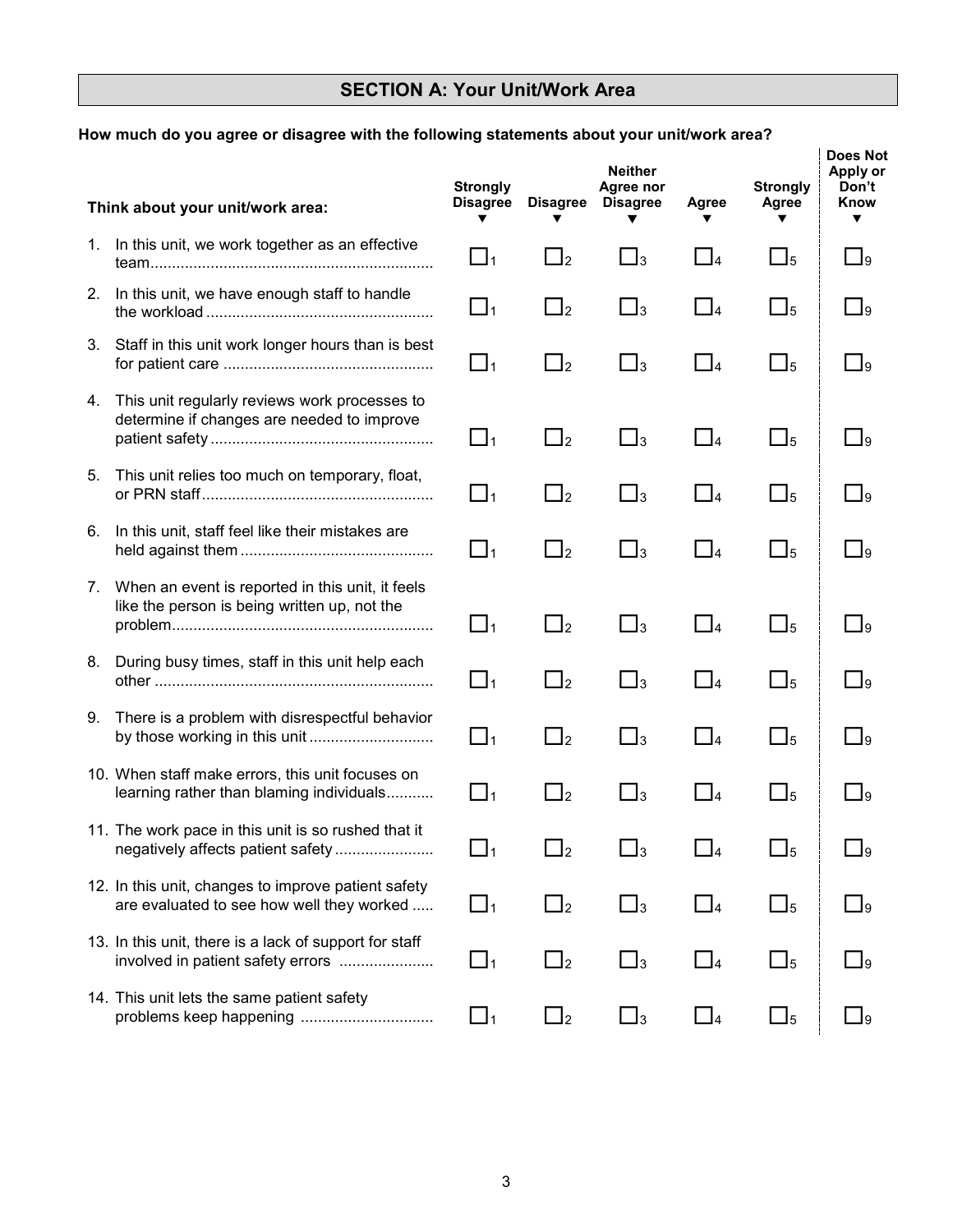## **SECTION B: Your Supervisor, Manager, or Clinical Leader**

**How much do you agree or disagree with the following statements about your immediate supervisor, manager, or clinical leader?** 

|    |                                                                                                                                      | <b>Strongly</b><br><b>Disagree</b> | <b>Disagree</b> | <b>Neither</b><br>Agree nor<br><b>Disagree</b> | Agree | <b>Strongly</b><br>Agree | Does Not<br>Apply or<br>Don't<br>Know |
|----|--------------------------------------------------------------------------------------------------------------------------------------|------------------------------------|-----------------|------------------------------------------------|-------|--------------------------|---------------------------------------|
| 1. | My supervisor, manager, or clinical leader<br>seriously considers staff suggestions for                                              |                                    |                 |                                                |       | - 15                     |                                       |
|    | My supervisor, manager, or clinical leader<br>wants us to work faster during busy times,<br>even if it means taking shortcuts        |                                    |                 |                                                |       | 15                       |                                       |
| 3. | My supervisor, manager, or clinical leader<br>takes action to address patient safety<br>concerns that are brought to their attention |                                    |                 |                                                |       | 15                       |                                       |

## **SECTION C: Communication**

#### **How often do the following things happen in your unit/work area? Think about your unit/work area: Never**  $\overline{\mathbf{v}}$ **Rarely**  $\overline{\mathbf{v}}$ **Sometimes**   $\blacktriangledown$ **Most of the time**  $\overline{\mathbf{v}}$ **Always**  $\overline{\mathbf{v}}$ **Does Not Apply or Don't Know**  $\overline{\mathbf{v}}$ 1. We are informed about errors that happen in this unit ........................................................... <sup>1</sup> <sup>2</sup> <sup>3</sup> <sup>4</sup> <sup>5</sup> <sup>9</sup> 2. When errors happen in this unit, we discuss when shere happen in the shift, we discusse<br>ways to prevent them from happening again ..  $\Box_1$   $\Box_2$   $\Box_3$   $\Box_4$   $\Box_5$   $\Box_9$ 3. In this unit, we are informed about changes that are made based on event reports ........... <sup>1</sup> <sup>2</sup> <sup>3</sup> <sup>4</sup> <sup>5</sup> <sup>9</sup> 4. In this unit, staff speak up if they see something that may negatively affect patient something that may negatively affect pattent  $\square_1$   $\square_2$   $\square_3$   $\square_4$   $\square_5$   $\square_9$ 5. When staff in this unit see someone with more authority doing something unsafe for patients, they speak up ................................................. <sup>1</sup> <sup>2</sup> <sup>3</sup> <sup>4</sup> <sup>5</sup> <sup>9</sup> 6. When staff in this unit speak up, those with more authority are open to their patient safety concerns ........................................................ <sup>1</sup> <sup>2</sup> <sup>3</sup> <sup>4</sup> <sup>5</sup> <sup>9</sup> 7. In this unit, staff are afraid to ask questions when something does not seem right ............. <sup>1</sup> <sup>2</sup> <sup>3</sup> <sup>4</sup> <sup>5</sup> <sup>9</sup>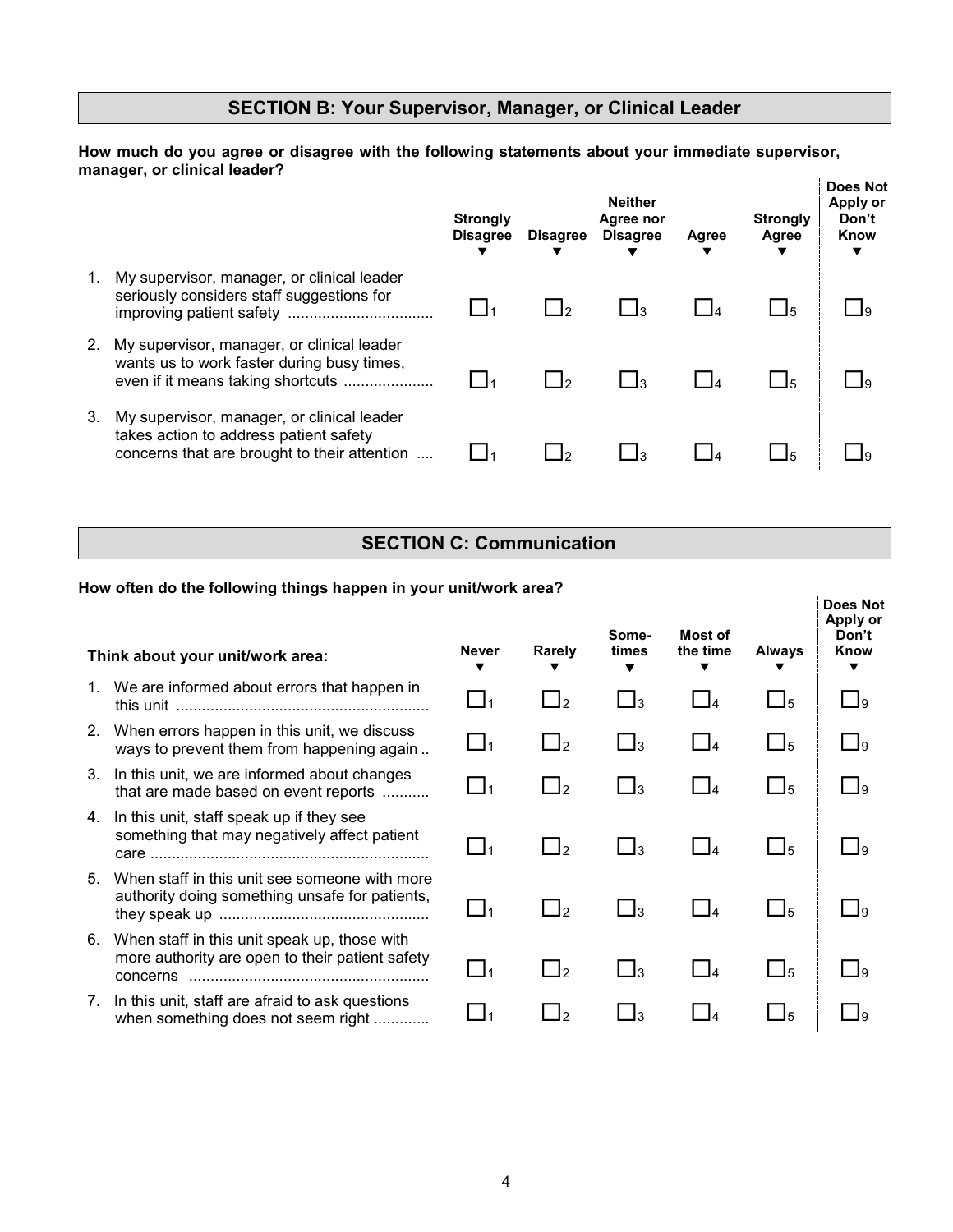## **SECTION D: Reporting Patient Safety Events**

| Think about your unit/work area: |                                                                                                 | <b>Never</b> | Rarely<br>▼ | Some-<br>times<br>▼ | Most of<br>the time<br>▼ | <b>Always</b> | <b>Does Not</b><br>Apply or<br>Don't<br>Know |
|----------------------------------|-------------------------------------------------------------------------------------------------|--------------|-------------|---------------------|--------------------------|---------------|----------------------------------------------|
| 1.                               | When a mistake is caught and corrected<br>before reaching the patient, how often is this        |              |             |                     |                          |               |                                              |
|                                  | When a mistake reaches the patient and could<br>have harmed the patient, but did not, how often |              |             |                     |                          |               |                                              |

3. In the past 12 months, how many patient safety events have you reported?

- a. None
- $\n **1** to 2\n$
- $\Box$ c. 3 to 5
- $\Box$ d. 6 to 10
- □e. 11 or more

## **SECTION E: Patient Safety Rating**

**1. How would you rate your unit/work area on patient safety?**

| Poor     | Fair                | Good        | Very Good Excellent |                     |
|----------|---------------------|-------------|---------------------|---------------------|
| $\Box$ 1 | $\Box$ <sub>2</sub> | $\prod_{3}$ | $\prod_4$           | $\Box$ <sub>5</sub> |

## **SECTION F: Your Hospital**

**Does Not** 

## **How much do you agree or disagree with the following statements about your hospital?**

|    | Think about your hospital:                                                                       | <b>Strongly</b><br><b>Disagree</b> | <b>Disagree</b> | <b>Neither</b><br>Agree nor<br><b>Disagree</b> | Agree  | <b>Strongly</b><br>Agree | Apply or<br>Don't<br>Know<br>▼ |
|----|--------------------------------------------------------------------------------------------------|------------------------------------|-----------------|------------------------------------------------|--------|--------------------------|--------------------------------|
| 1. | The actions of hospital management show<br>that patient safety is a top priority                 |                                    | $\frac{1}{2}$   | Jз                                             |        | J5                       |                                |
| 2. | Hospital management provides adequate<br>resources to improve patient safety                     |                                    | - 12            | Jз                                             | $\Box$ | 15                       |                                |
| 3. | Hospital management seems interested in<br>patient safety only after an adverse event            |                                    | $\Box$ 2        | -13                                            | $\Box$ | $\Box$ 5                 |                                |
| 4. | When transferring patients from one unit to<br>another, important information is often left out. |                                    | $\Box$          | Jз                                             | $\Box$ | $\Box$ 5                 |                                |
| 5. | During shift changes, important patient care                                                     |                                    | $\frac{1}{2}$   | Jз                                             |        | $\Box$ 5                 | $\mathbf{I}$ 9                 |
| 6. | During shift changes, there is adequate time<br>to exchange all key patient care information     |                                    |                 | Jз                                             |        | J5                       |                                |